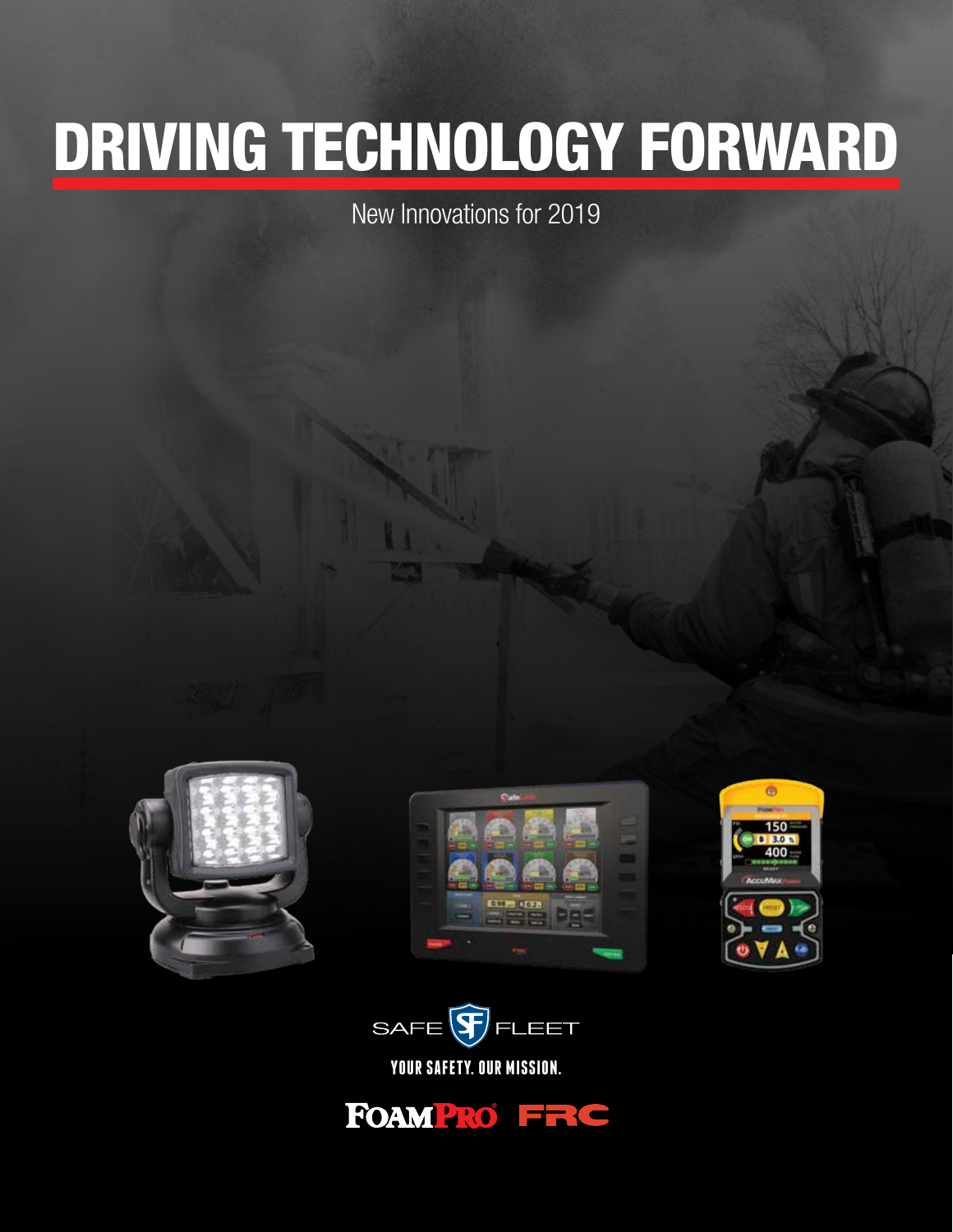## **FOAMPRO**

## AccuMax Fury

The new fully automatic AccuMax Fury proportioning system brings the most advanced technology and innovation to the industry's easiest to use "big water" foam system for industrial applications - all with pinpoint accuracy. Controls incorporate a large 3.5" (89 mm) LCD display, in wide contrast, for ease of reading in daytime/ bright sunlight and nighttime modes. The intuitive operator interface, customizable on-screen discharge name/number and discharge color matching rain guards make foam system operation simple to manage. The custom high-tactile feedback keypad makes push-button operation easier than ever. With an increased number of independent injectors, the AccuMax Fury system can easily supply foam proportioning to 15 individual discharges; each with the widest foam flow range in the industry. FRC TankVision Pro can also be integrated into the AccuMax Fury system to give you accurate tank information at each control.

#### Features/Benefits

- Large, impact resistant 3.5" (89mm) Sunlight Readable LCD screen for unmatched durability and high resolution graphics
- Full System Information Display- injection percentage, water flow, foam type, discharge ID/Name
- Simple push button operation On/Off preset injection rates, increase/decrease
- Intuitive MENU feature for setup, calibration, and diagnostics
- Up to 15 Independent Injectors -Increased number of foam capable discharges
- Customizable visor color, screen ribbon, and text to match color and name of discharge

#### Technical Specifications

• 12-30 VDC

11

- Foam pump sizes available (GPM)
- 20 (75 lpm), 40 (150 lpm), 60 (225 lpm), 90 (340 lpm), 150 (565 lpm), 300 (1,130 lpm)
- Max operating pressure: 300 PSI (20 bar)
- Max number of injectors: 15
- Injector sizes available and foam flow ranges:
	- $\bullet$  0.5" 1.0 26 GPM (3.7 100 lpm)
	- $\bullet$  1.0" 1.8 60 GPM (6.8 225 lpm)
	- $1.5" 5.0 150$  GPM (19 565 lpm)
	- $2.0" 20.0 300$  GPM
	- $(75 1, 130$  lpm)

Planned Production Timing: August, 2019

- TankVision Pro Integration- Real-time foam cell levels and tank warning
- Hydraulic Backup- a standalone hydraulic control with a watchdog system built-in for override during any disruption of the main hydraulic control system
- High Flow Range- Custom cut ball foam metering delivers the widest range of foam flow for every size injector-all with pinpoint accuracy
- Foam Supply Manager- Optional foam supply manager puts foam management operations in one unit. Simply chose on-board tank, off-load/tender foam, and flush the foam system all from one synchronized unit
- Fury display:
	- 12-30 VDC
	- 3.5" (89 mm) LCD
	- Control Size: 3.75" (95 mm) wide X 5.75" (146 mm) tall



## **ACCUMAXFury**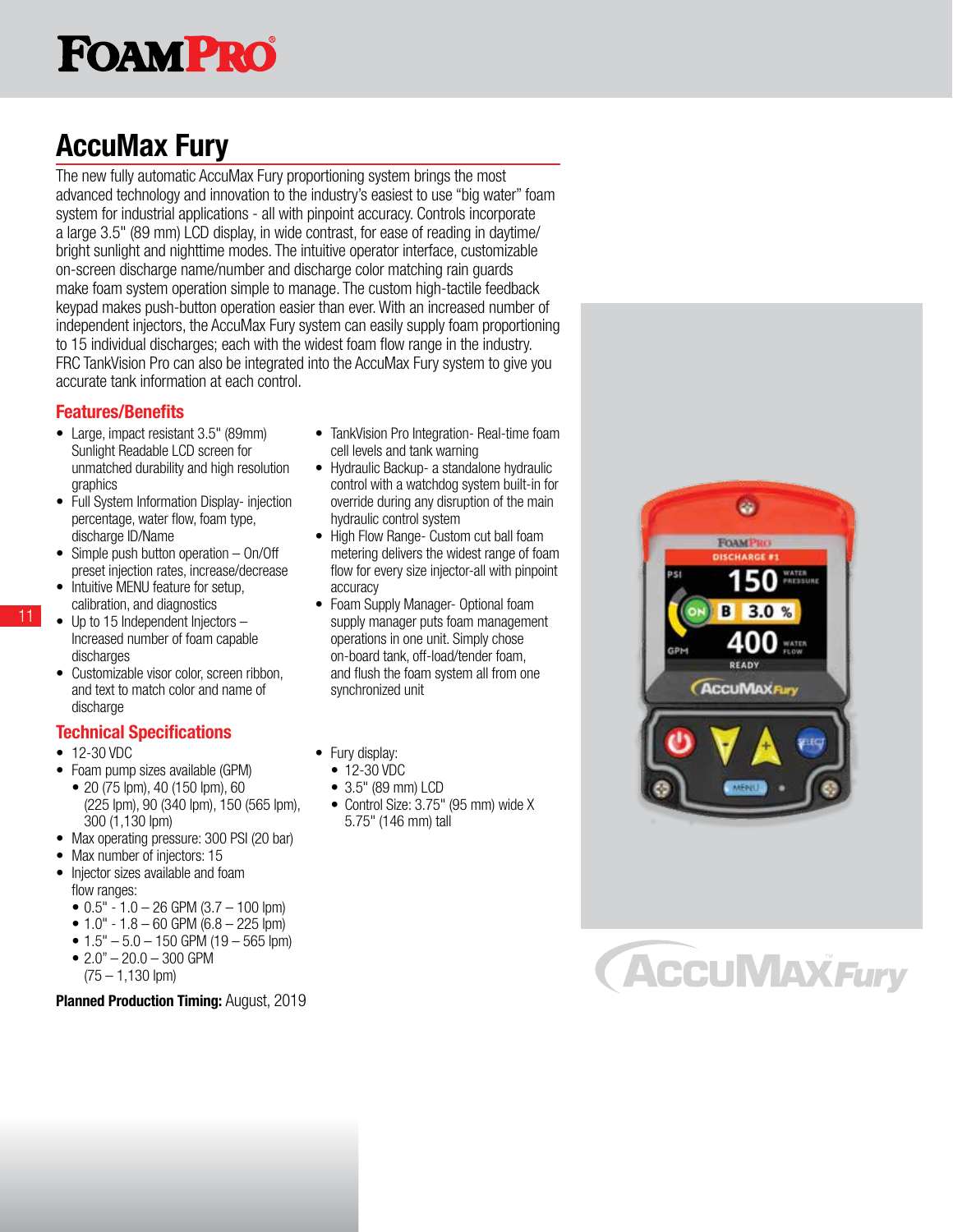

### AccuMax Fusion

Another industry first, combining all of the Accumax Fury and Apex valve controls into one compact display head! The operator now has foam proportioning and discharge valve control all at their fingertips on one control. In addition to the foam system performance, discharge pressure, flow and valve position are also displayed. The "Fusion" of these high-tech controls saves significant panel real estate versus that required by dedicated controls and discharge gauges while making operation even easier. Each control has a large 3.5" (89 mm) LCD sunlight readable display in wide contrast for ease of reading in daytime and nighttime mode. Intuitive interface, custom discharge name (on screen), and discharge color matching rain guards make foam system operation easier to manage. FRC TankVision Pro can also be integrated into the AccuMax Fusion system to give you accurate tank information at each control.

#### Features/Benefits

- Discharge Valve Control- Fuses AccuMax Fury and Elkhart Brass APEX control technology into one unit. Significantly reduce the pump panel footprint into one intuitive control
- Large, impact resistant 3.5" (89mm) Sunlight Readable LCD screen for unmatched durability and high resolution graphics
- Space-saving design
- Interfaces with Unibody valves
- Customizable visor color, screen ribbon, and text to match color and name of discharge
- Units of measure in psi, bar, kPa, gpm and lpm
- Intuitive MENU feature for setup, calibration, and diagnostics

#### Technical Specifications

- 12-30 VDC
- Fire Lion Pump Standard. Optional Trident & Edwards
- Foam pump sizes available (GPM)
- 20 (75 lpm), 40 (150 lpm), 60 (225 lpm), 90 (340 lpm), 150 (565 lpm), 300 (1,130 lpm)
- Max operating pressure: 300 PSI (20 bar)
- Max number of injectors: 15
- Injector sizes available and foam flow ranges:
	- $\bullet$  0.5" 1.0 26 GPM (3.7 100 lpm)
	- $\bullet$  1.0" 1.8 60 GPM (6.8 225 lpm)
	- $1.5" 5.0 150$  GPM (19 565 lpm)
	- $2.0" 20.0 300$  GPM (75 – 1,130 lpm)

**Planned Production Timing: August, 2019** 

- Full System Information Display- injection percentage, water flow, foam type, discharge ID/Name
- Up to  $15$  Independent Injectors  $-$ Increased number of foam capable discharges
- TankVision Pro Integration- Real-time foam cell levels and tank warning
- Hydraulic Backup- a standalone hydraulic control with a watchdog system built-in for override during any disruption of the main hydraulic control system
- High Flow Range- Custom cut ball foam metering delivers the widest range of foam flow for every size injector-all with pinpoint accuracy

12

- Fusion display:
	- 12-30 VDC
- 3.5" (89 mm) LCD
- Control Size: 3.75" (95 mm) wide X 6.75" (171 mm) tall



**ACCUMAX Fusion**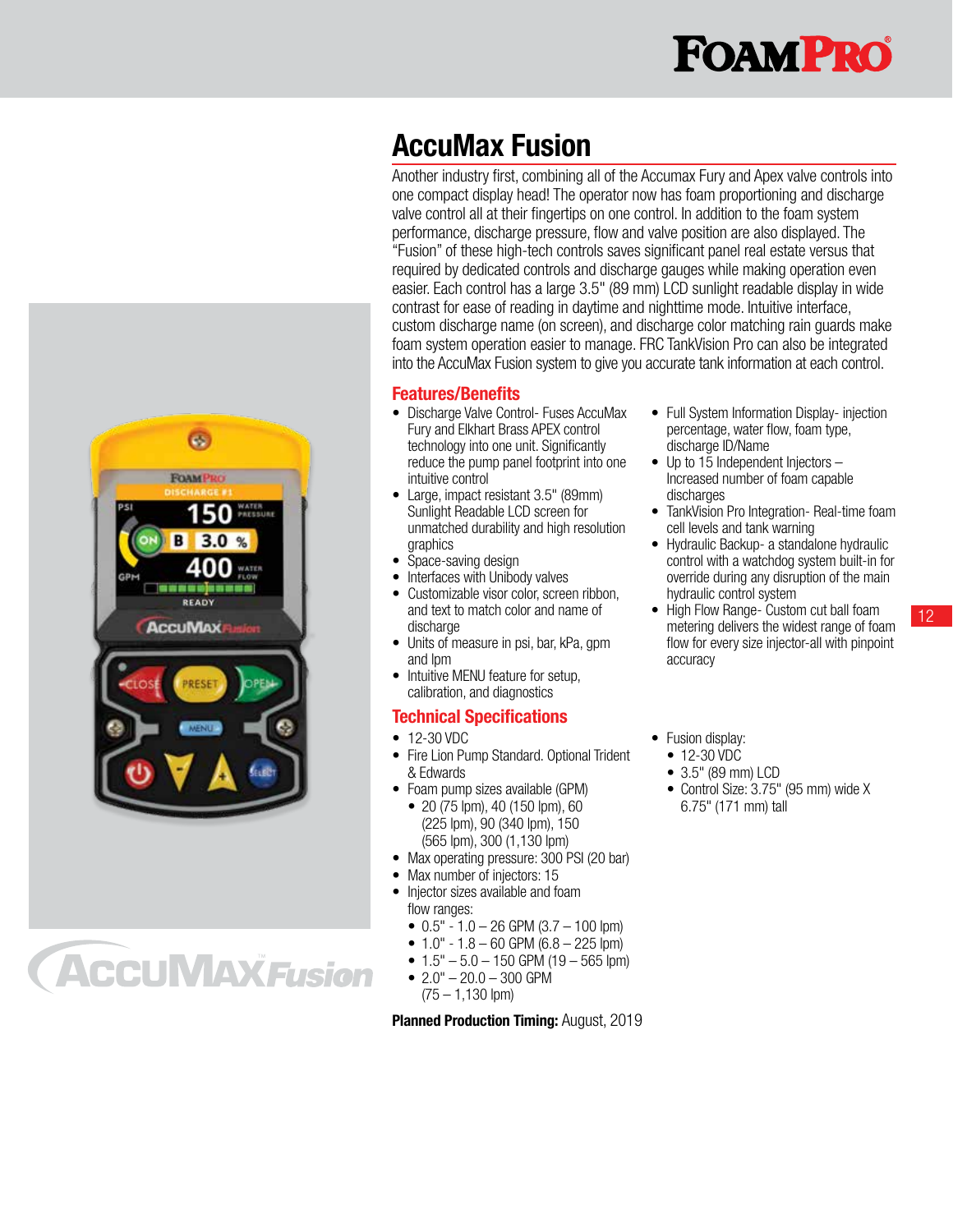



### **VantagePoint**

FRC is excited to announce the new VantagePoint Remote Controlled LED Light; taking performance, quality, and reliability to the next level by providing the ultimate remote control lighting performance. Ultra bright 6720 lumens of white lighting is delivered by 16 x 5W high intensity CREE LEDs providing at least 44,000 hrs use. Whether searching for a person in an emergency situation or illuminating a house number while driving, VantagePoint delivers with ease. Simple push-button operation provides total tilt positioning of 115 degrees and 360 degree continuous rotation; clockwise and counterclockwise. The Pan and Tilt motion can be performed within the vehicle or at ground level via remote control up to 130 feet (40 m) away. The automatic stow feature returns the light to the forward facing stow position when turned off. The operator always knows the light position when reactivating. Available in black or white, each model incorporates heavy-duty die cast magnesium housing construction, shatterproof lens and weather proof to IP67. Integrated heat sinks for optimal LED cooling and longer light intensity. Input voltage ranges between 12 – 30VDC allowing compatibility with most emergency vehicles.

#### Features/Benefits

- Automatic Stow returns to the forward facing stow position when the light is turned off.
- Continuous Horizontal Rotation No need to reverse the rotation at end of travel
- Flashing Alert warn approaching motorists or pedestrians of potential hazards or if help is needed

#### Technical Specifications

- 16 x 5W High Intensity CREE LED's
- Raw Lumen: 6720 lm
- Input Voltage: 12/24V DC
- Current Draw: 2.1 / 4.2 Amps
- 10° Beam Angle

Planned Production Timing: July, 2019

- Rugged Construction corrosion resistant die cast magnesium and high-quality polycrabonate create a remote control light that is weatherproof, UV resistant, heat resistant, impact resistant, and capable of enduring most difficult of environments.
- Includes: Two Remote Controls and cradles

• Polycarbonate Lens

- Available in White or Black color housing
- 5 Year Limited Warranty
- CE, ROHS, EMC

13



## VantagePoint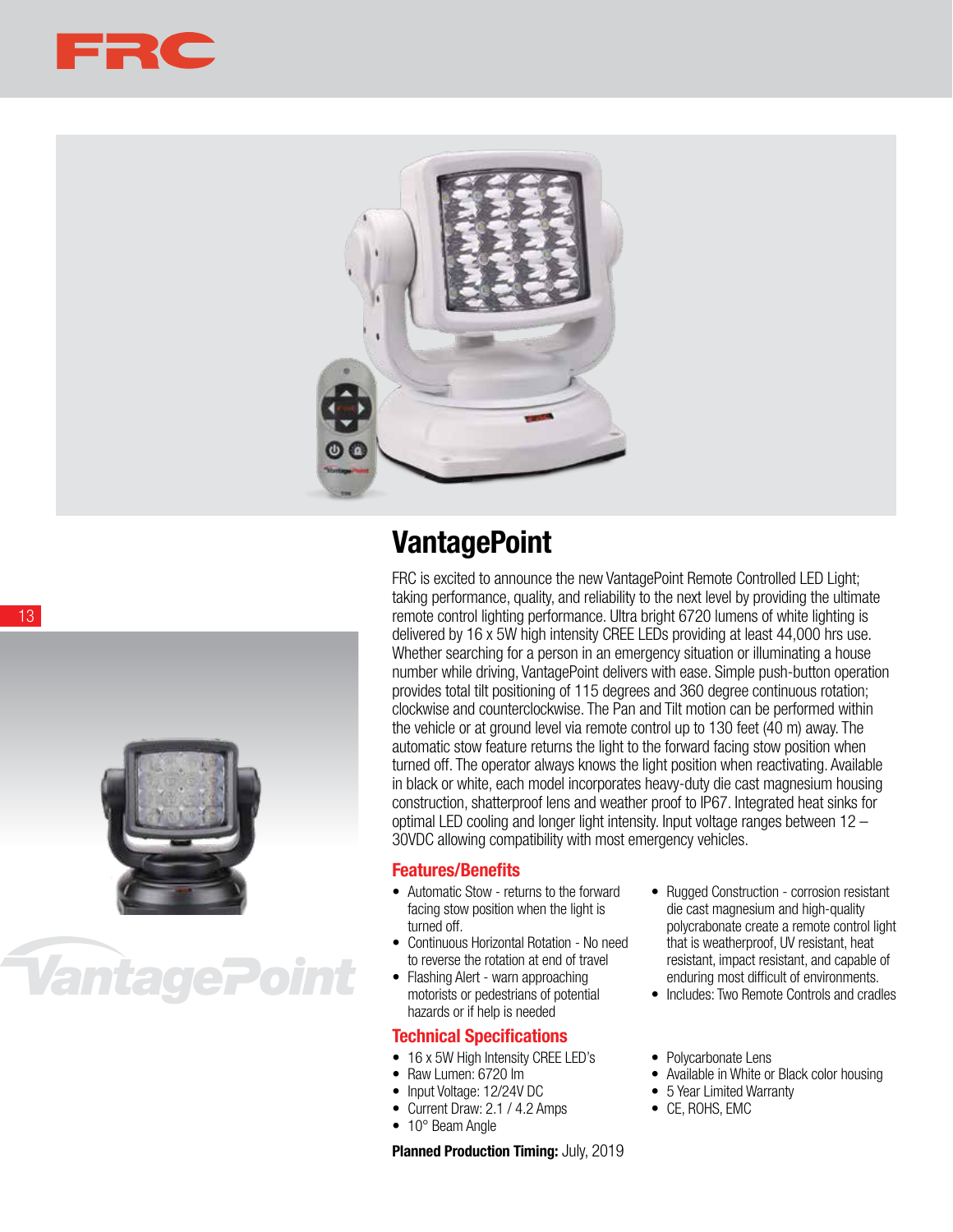

14

SafeLink

### SafeLink Integrated Controls

SafeLink is the ultimate in apparatus control. Incorporating the latest communication technology to streamline your overall vehicle operations through one or more highly intelligent operator interfaces. From fire apparatus to ambulances, the SafeLink Integrated Control Portfolio will provide you with intuitive and flexible controls. Configure your next pump panel with rugged bright LCDs that deliver all information needed for safe operation; all at your fingertips. Integrated advanced communication technology even allows control of the pump panel or vehicle remotely via tablet or laptop. The customizable control layout allows you to configure the most effective and efficient operation display for your team. For example, pump operations can be set-up in a flowchart manner so that a sequence of standard operations can be completed at the push of a button. Or SafeLink will integrate your entire ambulance including climate control for your patient area, low oxygen warnings and interior and exterior lights. Remotely lock or unlock doors and turn on the lights. Simple, time saving and reducing errors.

Optional 7" (178 mm) and 10" (254 mm) control displays provide unlimited control and information details to the operator. From specific light activation, pump control to video feeds, all through high tech control saving space. Software houses the logic for the integrated components making installation, wiring and set-up a snap while also reducing troubleshooting and making for quicker repairs.

#### Features/Benefits

• Remote Operation

• Touch Screen and Buttons

• Rugged LCDs.

• Integration with Safe Fleet, Elkhart Brass, FRC and ROM

#### Technical Specifications

- IP67
- Sunlight Readable

Planned Production Timing: December, 2019